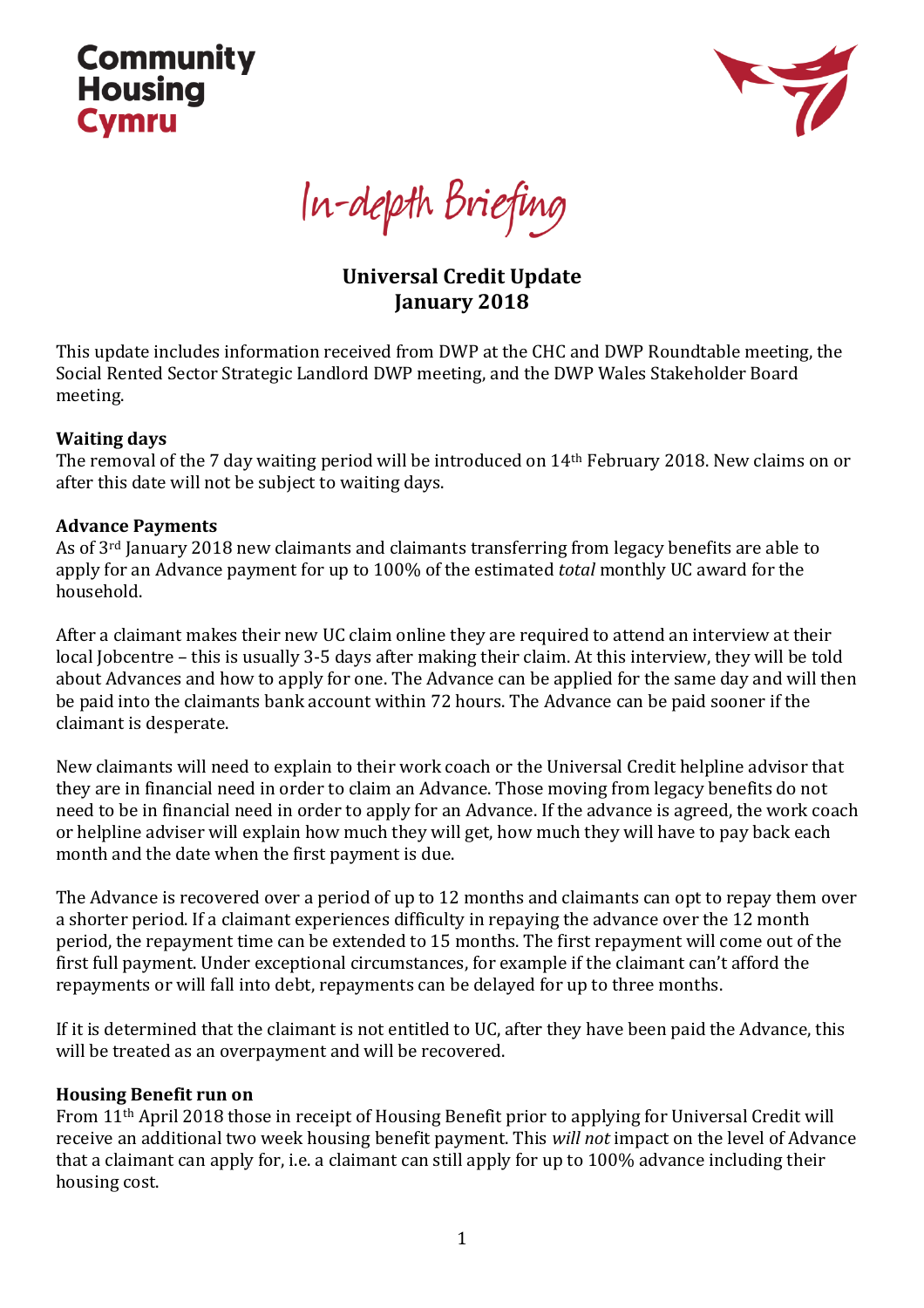## **Community Housing Cymru**



If HB is paid directly to the claimant, they will receive their HB payment to either credit their rent account, or to use for daily living expenses until their first UC payment

If HB is paid directly to landlords but they are in arrears, the transition to UC Housing payment will be credited to the claimants' rent account, and this will either reduce the level of arrears or clear the level of arrears and place the account in credit – if in credit, the claimant can choose to reduce the amount of their next rent payment

If HB is paid directly to landlords and they are not in arrears, the transition to UC Housing payment places the account into credit – the claimant can then choose to make a reduced rent payment to clear any outstanding balance and return the account to a nil balance

## **Rent changes**

For **Live Service** claimants the process for reporting rent changes will be the same as last year. DWP will set a cut-off date for returning rent schedules and you will receive further information on this in the next couple of weeks. If you are not sure if claimants are on live or full service, please send through the rent schedules anyway.

For **Full Service** areas DWP are still in the process of developing the system for rent changes. The ambition is for the claimant to be prompted to complete a 'to-do' from 1st April to submit the rent change. This will only prompt a rent verification if it is outside of an upper and lower threshold. DWP will be working with Welsh Government and CHC to determine this threshold in light of the devolved Welsh Government Rent Policy for 2018/2019.

We have raised with DWP that our members will notify tenants of the rent changes before 1<sup>st</sup> April and so it would be more suitable if the claimant were able to action the 'to do' when they receive the letter from their landlord. We would encourage you to ensure that your rent letters state that the change will require the tenant to complete an action on their UC claim to notify DWP of the rent change.

## **APA payment changes**

CHC notified you at the end of last year that DWP are exploring alternative payment options to improve the frequency of payments to landlords. The ambition is for the payment to landlord to be coterminus with the payment to the claimant. This is still in the pipeline although there is no progress to update at present.

## **Managed Migration**

Managed migration from legacy benefits to Universal Credit is scheduled to commence in July 2019 to be completed by March 2022. It is estimated that 3.7 million individuals will be moved onto UC as part of the migration. 46% of managed migration households are expected to be in receipt of Housing Benefit.

Those migrating will be treated as brand new Universal Credit claim, however transitional protection will be in place which will erode over time.

Managed migration will be tested in the Summer 2018 and DWP are hoping to provide 12 months' notice to areas that will begin this process from July 2019.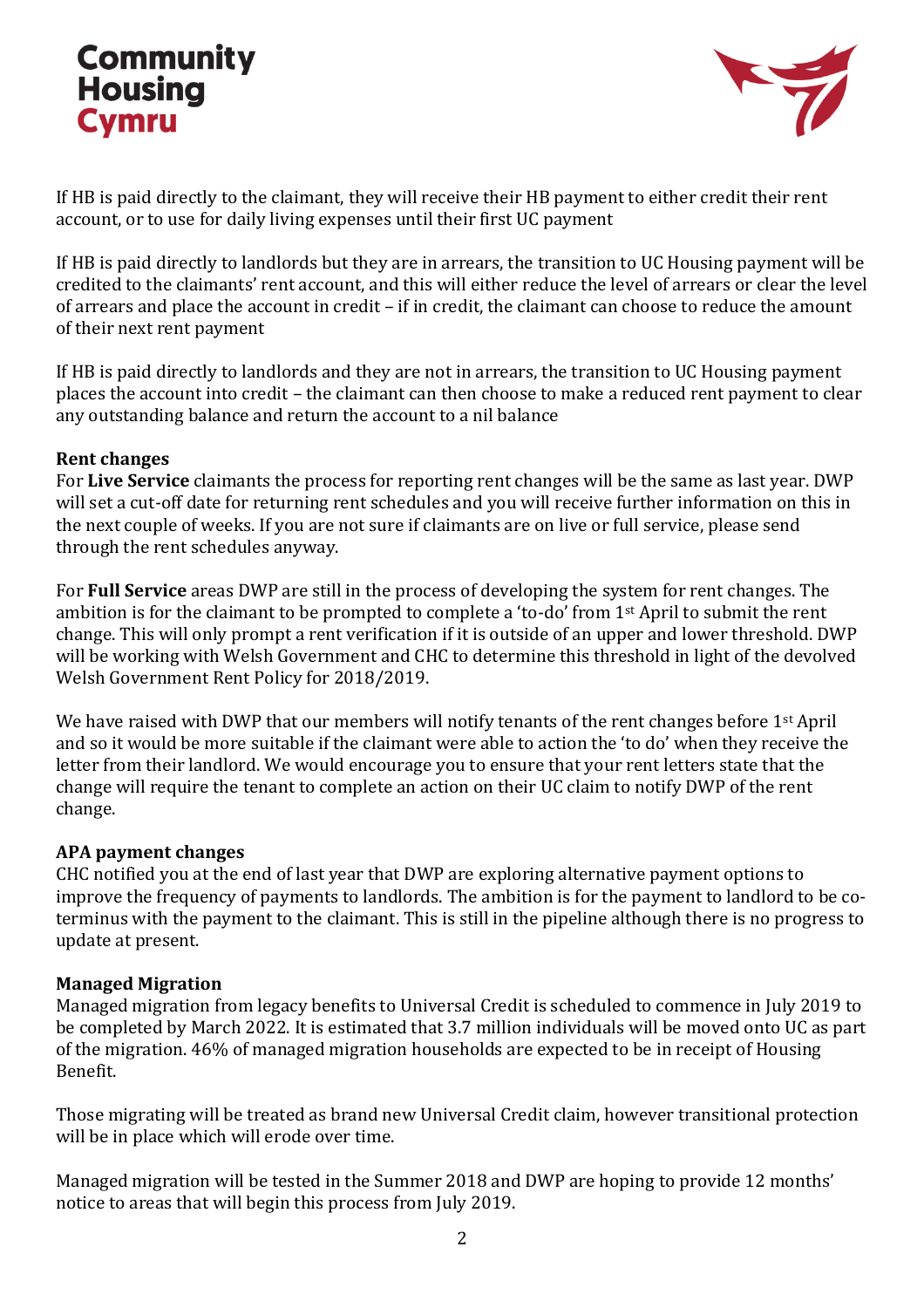## **Community Housing Cymru**



## **Trusted partner status and landlord portal**

The rollout of the landlord portal and trusted partner status has been slowed due to the budget announcements and the February to April phase will be used to enrol a small numbers of landlords whilst at the same time building important improvements identified by those landlords already operating the portal.

Social landlords do not need to take any action because, as per the October to December roll out phase, DWP Account Managers will contact landlords when appropriate to discuss Trusted Partner/Portal enrolment. The February – April phase will include landlords who are based in areas where UC full service has already been introduced.

In terms of the requirements and expectations on landlords with Trusted Partner Status DWP have confirmed that this is a light-touch approach, and landlords are trusted to make decisions as to whether a MPTL is the best course of action at that moment in time.

## **Untidy tenancies**

It has been drawn to the attention of CHC and DWP that landlords are experiencing issues with the processing and management of claims for untidy tenancies. At the CHC and DWP roundtable in January we raised examples and DWP confirmed that the Partnership Manager should be treated as the escalation route in the first instance, where a 'common sense approach' should be followed. We have included the contact details for all partnership managers at the end of this briefing.

If you are experiencing any recurring issues with untidy tenancies, or if you are aware of any claims not being resolved despite escalation to the Partnership Manager, please get in touch with CHC so that we can explore these further with DWP. We need specific case studies and examples of the issues that you and your claimants are experiencing. Please get in touch with Hayley Macnamara at CHC with your examples by end February 2018 so that these can be collated and shared with DWP.

## **Landlords events**

CHC are in the early stages of scheduling Landlord Events with DWP which will give all our members the opportunity to meet with DWP officials and highlight any issues or concerns. In order to ensure that these events meet your needs it would be helpful to know what specific areas of UC you would like to be discussed with officials. Please get in touch with Hayley Macnamara at CHC with your suggestions.

## **Contact**

If you any questions or would like further information on the content of this briefing, please get in touch with Hayley Macnamara at: [hayley-macnamara@chcymru.org.uk](mailto:hayley-macnamara@chcymru.org.uk)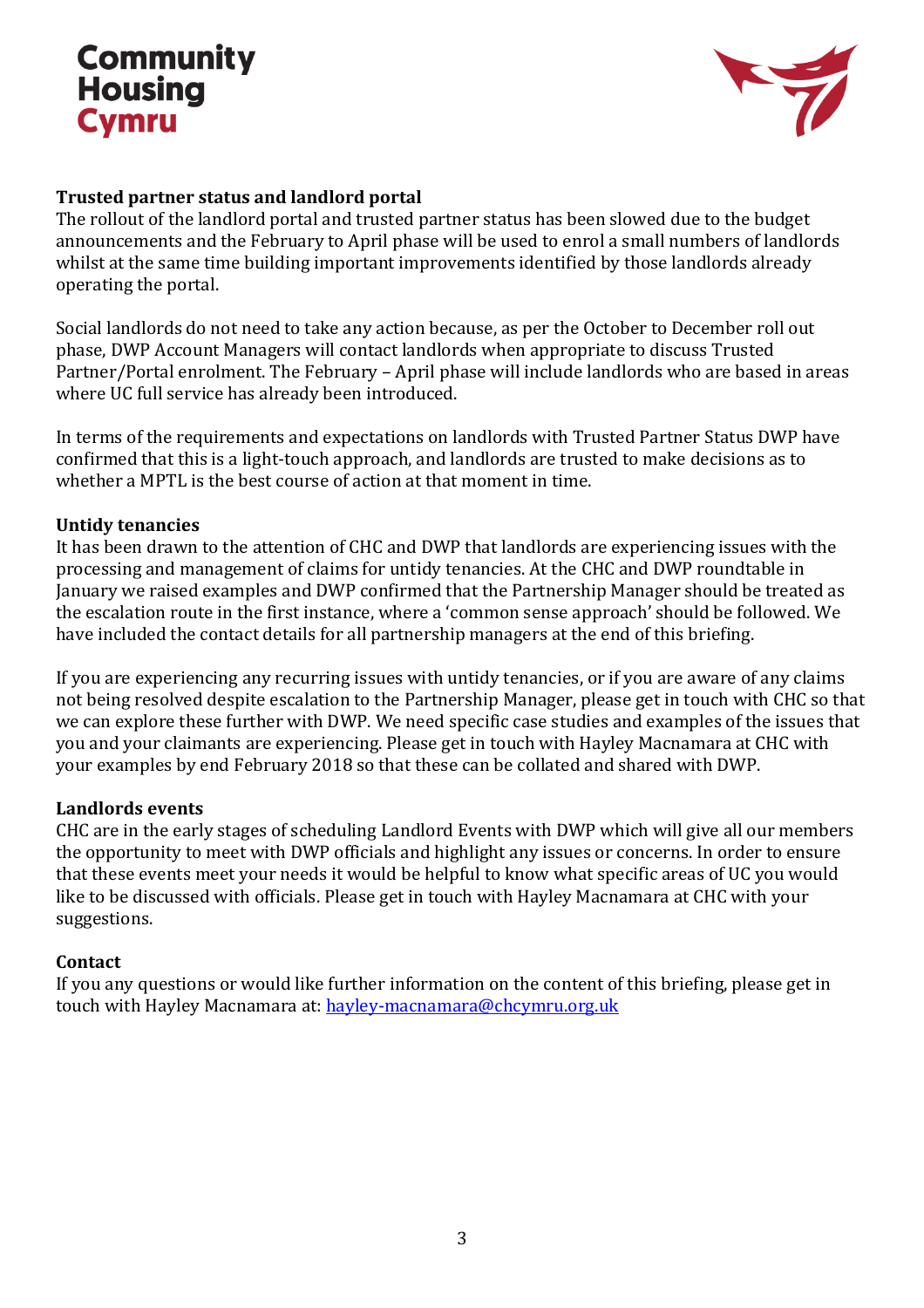## **Community<br>Housing<br>Cymru**



## **Partnership Managers Wales**

| <b>Local Authority</b>     | <b>Partnership Manager</b> | <b>Tel number</b> | E mail address                 |
|----------------------------|----------------------------|-------------------|--------------------------------|
| <b>South West Wales</b>    |                            |                   |                                |
| <b>Bridgend</b>            | <b>William Jones</b>       | 07586492743       | WILLIAM.JONES1@DWP.GSI.GOV.UK  |
| <b>Carmarthen</b>          | <b>Menna Davies</b>        | 01269 815547      | MENNA.M.DAVIES@DWP.GSI.GOV.UK  |
|                            | <b>Lucy Jewell</b>         | 01267 323011      | LUCY.JEWELL@DWP.GSI.GOV.UK     |
| Ceredigion                 | <b>Brian Isaac</b>         | 01970653155       | BRIAN.ISAAC@DWP.GSI.GOV.UK     |
|                            | <b>Lucy Jewell</b>         | 01267 323011      | LUCY.JEWELL@DWP.GSI.GOV.UK     |
| <b>Neath Port Talbot</b>   | <b>Helen Powell</b>        | 07500 094803      | HELEN.POWELL4@DWP.GSI.GOV.UK   |
| Pembrokeshire              | <b>Alyson Phillips</b>     | 07717 344177      | ALYSON.PHILLIPS@DWP.GSI.GOV.UK |
| <b>RCT</b>                 | lan Hargreaves             | 07971 996271      | IAN.HARGREAVES2@DWP.GSI.GOV.UK |
| <b>Swansea</b>             | <b>Mark Hurry</b>          | 01792 494157      | MARK.HURRY@DWP.GSI.GOV.UK      |
|                            |                            |                   |                                |
| <b>South East Wales</b>    |                            |                   |                                |
| <b>Blaenau Gwent</b>       | <b>Richard Aston</b>       | 0797 1994927      | RICHARD.ASTON@DWP.GSI.GOV.UK   |
| Caerphilly                 | <b>Ceri Pritchard</b>      | 0778 6110452      | CERI.PRITCHARD@DWP.GSI.GOV.UK  |
| <b>City of Cardiff</b>     | <b>Sue Harris</b>          | 07826 941589      | SUE.HARRIS@DWP.GSI.GOV.UK      |
|                            | <b>Gaynor Williams</b>     | 07891 682609      | GAYNOR.WILLIAMS@DWP.GSI.GOV.UK |
| <b>Merthyr Tydfil</b>      | <b>Ceri Pritchard</b>      | 0778 6110452      | CERI.PRITCHARD@DWP.GSI.GOV.UK  |
| Monmouthshire              | <b>Sarah Masterton</b>     | 07909 881921      | SARAH.MASTERTON@DWP.GSI.GOV.UK |
| <b>Newport</b>             | <b>Sarah Masterton</b>     | 07909 881921      | SARAH.MASTERTON@DWP.GSI.GOV.UK |
| <b>Torfaen</b>             | <b>Richard Aston</b>       | 07920 783932      | RICHARD.ASTON@DWP.GSI.GOV.UK   |
| Vale of Glam               | <b>Gaynor Williams</b>     | 07891 682609      | GAYNOR.WILLIAMS@DWP.GSI.GOV.UK |
|                            |                            |                   |                                |
| <b>North and Mid Wales</b> |                            |                   |                                |
| Anglesey                   | <b>Susan Roberts</b>       | 07717347096       | SUSAN.ROBERTS10@DWP.GSI.GOV.UK |
| Conwy                      | <b>Susan Roberts</b>       | 07717347096       | SUSAN.ROBERTS10@DWP.GSI.GOV.UK |
| Denbigh                    | <b>Katie Goodwin</b>       | 01745 455917      | KATIE.GOODWIN@DWP.GSI.GOV.UK   |